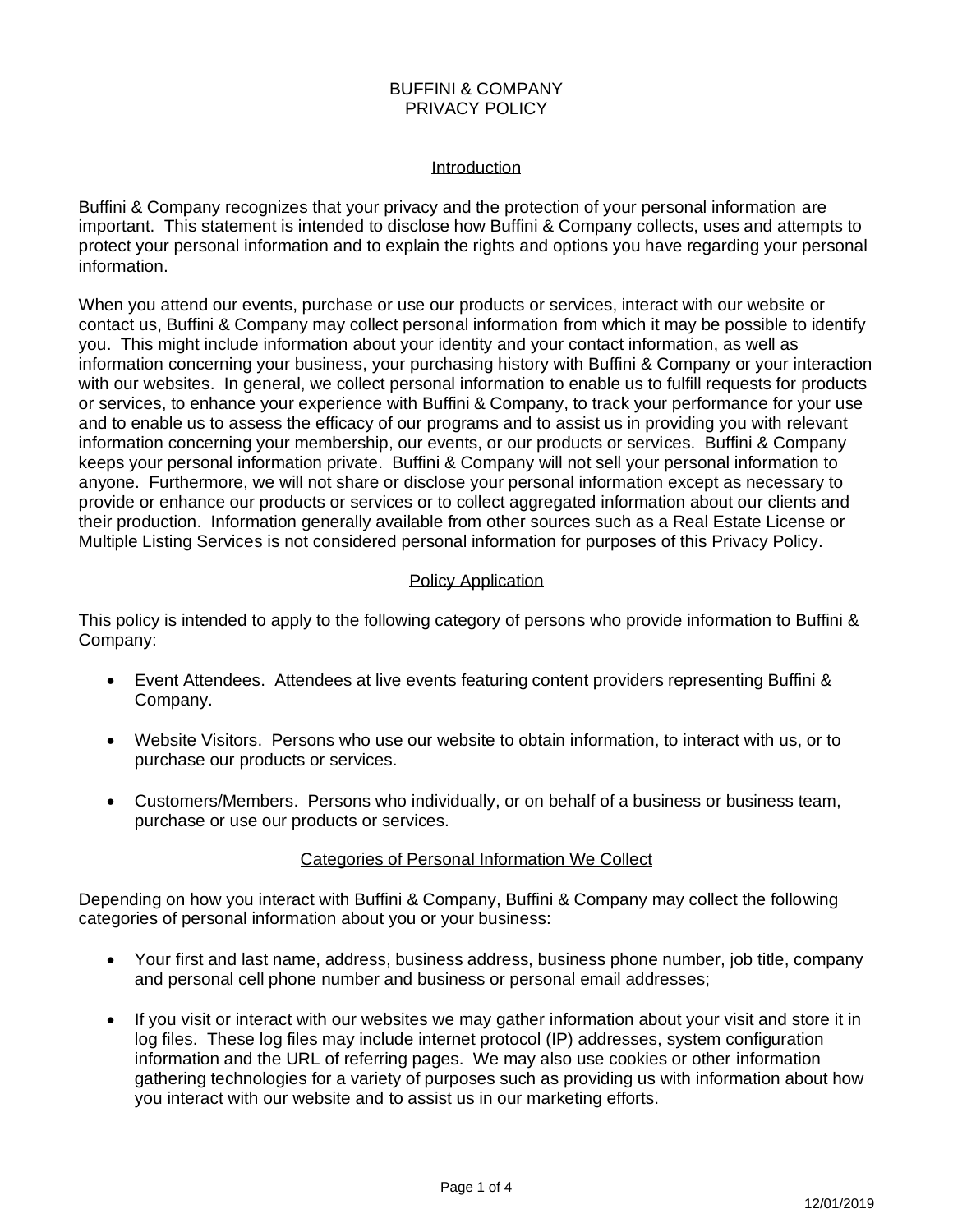- To register a Buffini & Company account, in addition to some of the categories of personal information listed above, you will need to provide an email address for identification and a password.
- If you purchase products or services from us, in addition to the personal information noted above, you will need to provide and we will retain a method of payment (credit or debit card number and security code) and a billing address.. We may also collect and store information reflecting the history of products or services you have used or purchased.
- When you interact with and use our products or services, you may provide and we may collect information relating to the number of transactions in which you have engaged, your database, your customer data and your revenue, income and expenses.
- If you choose to provide it, we may also collect and retain profile information about you such as the industry you work in, your Company, job title, profile photo, area served, industry designations and affiliates, professional biography, social media identity (for example, your Facebook or Instagram user ID) and personal information you provide such as photographs or posts.

## How We Use the Information We Collect

Buffini & Company only processes and uses personal information in a way that is compatible with and relevant to the purpose for which it was collected or authorized. In general, we may use all categories of information described above, to the extent applicable, for the following purposes:

- To authenticate your identity;
- To provide, operate, maintain, improve and promote our websites as well as our products or services;
- To enable you to access and use our websites and our products or services;
- To process and complete transactions and related information, including purchase confirmations and invoices;
- To send transactional messages, including responses to your comments, questions and requests, provide customer service support and send you technical notices, updates, support and administrative messages, and provide you with product or service notifications from Referral Maker CRM;
- To send commercial advertising or marketing communications such as providing you with information about our products and services, features, surveys, offers, promotions, and events;
- To monitor and assess the efficacy of our products and services;
- To provide information about your existing or potential business transactions;
- To monitor and analyze trends, usage and activities in connection with our websites, products or services for marketing and advertising purposes;
- To allow you to give and receive business referrals on our website;
- To provide you a personalized experience in your use of our products or services.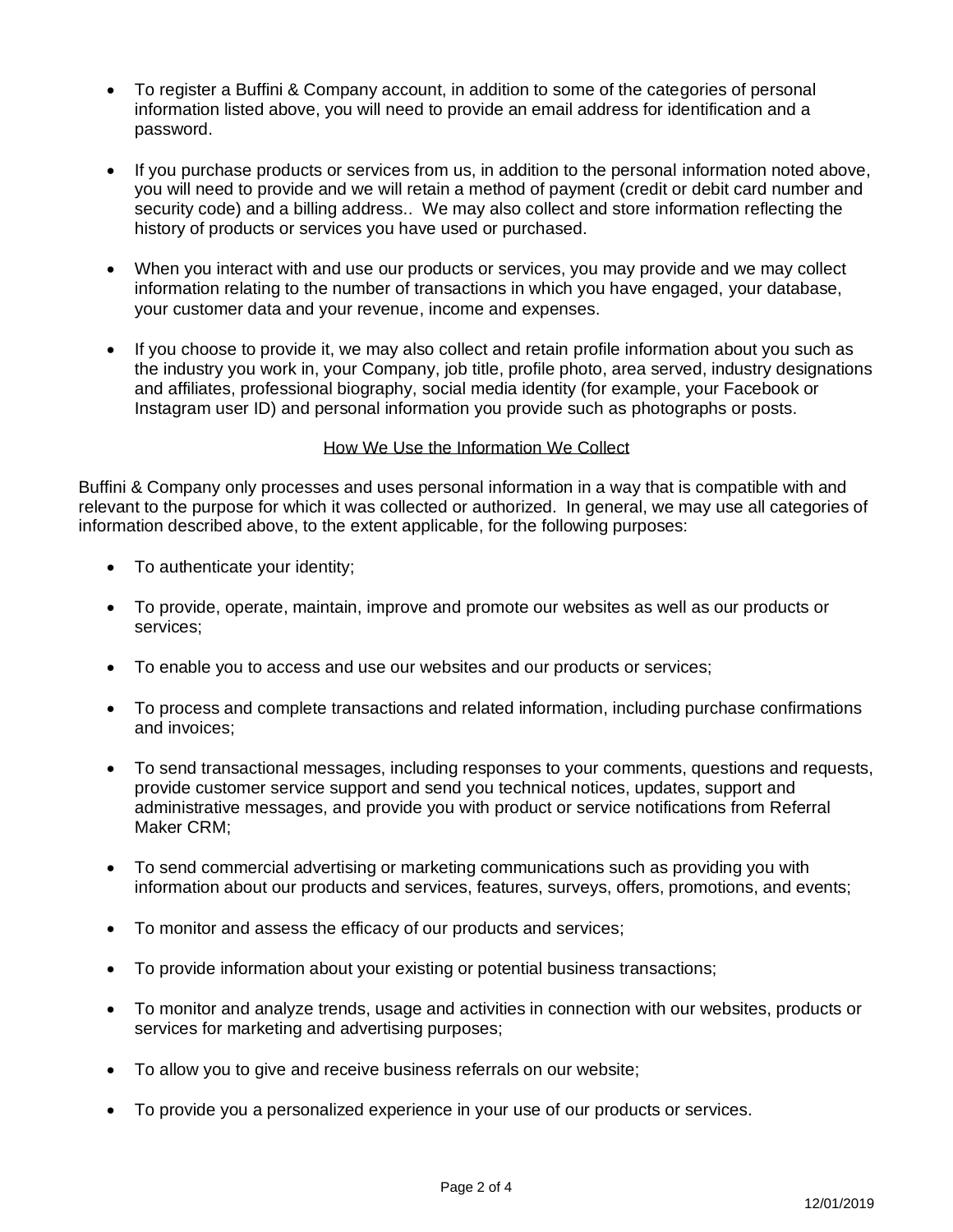In addition to the foregoing, at some of our events, third party companies that have sponsorship or other contractual relationships may ask for your business card or for permission to scan your attendee badge or otherwise capture your personal information. If you give your business card to a third party company or otherwise permit your attendee badge to be scanned or personal information to be captured, you are consenting to being contacted and marketed to by that company.

# Information Sharing of Personal Information

We work with other companies who help us run our business and to assist us in our business operations, to analyze various aspects of our business and to provide our products or services. These companies provide services to help us deliver customer support, process credit card payments, receive and deliver communications, manage and contact our existing customers and otherwise operate and improve our products and services. These service providers also provide us with specific kinds of services such as customized badge printing for our events, providing our Client Direct service, shipping our products and backing up our customer data, analytics and credit card processing.

Our service providers may only process personal information pursuant to our instructions and in compliance with this Privacy Policy and other applicable law. We do not authorize our service providers to sell any personal information we share with them or to use any personal information we share with them for their own marketing purposes or for any purpose other than the services they provide for us.

In addition to the foregoing, we may also share your personal information with others in the following circumstances:

- When we are required to disclose personal information in response to subpoenas, court orders or legal process, or to establish or exercise our legal rights or defend against legal claims;
- Where we have a good faith belief that sharing is necessary to investigate, prevent or take action regarding illegal activities, suspected fraud, or situations involving threats to the physical safety of any person:

In addition, from time to time, Buffini & Company establishes contractual relationships with real estate, mortgage or real estate servicing companies that promote products or services that may be purchased by an individual client. Those companies may be related to individual clients as franchisors, licensors, independent contractors or principals. Buffini & Company may share the personal information of a client with a related business of the client if Buffini & Company, in its sole and exclusive judgment and discretion, determines that there is a legitimate business purpose or need for the disclosure of such information.

Buffini & Company may also aggregate data we acquire about our Members or customers. Nonpersonally identifiable aggregated data may be shared with third parties.

# Your Rights Regarding Your Personal Information

#### Request for Disclosure

No more than twice in any twelve-month period you may request that Buffini & Company disclose the following for the prior twelve months.

• The categories and specific items of personal information that Buffini & Company has collected concerning you for the prior twelve months;